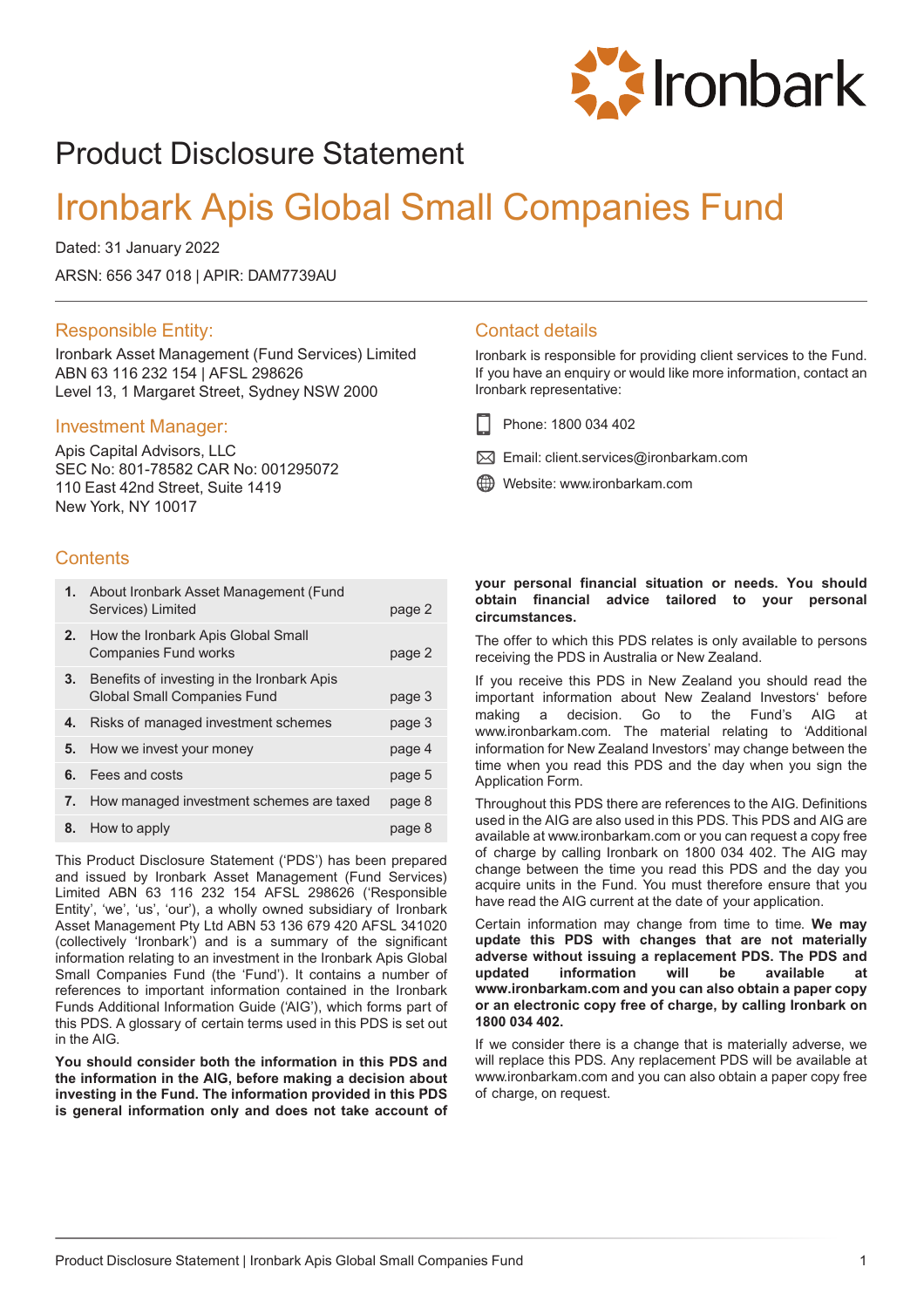# <span id="page-1-0"></span>About Ironbark Asset Management (Fund Services) Limited

#### **Ironbark Asset Management (Fund Services) Limited**

Ironbark Asset Management (Fund Services) Limited is the responsible entity of the Fund and the issuer of units in the Fund. It is a wholly owned subsidiary of Ironbark Asset Management Pty Ltd.

Ironbark Asset Management (Fund Services) Limited is an Australian incorporated company and holds an Australian financial services licence from ASIC authorising it to operate registered managed investment schemes such as the Fund.

The Responsible Entity is responsible for:

- the management of the Fund in accordance with the Constitution, the Corporations Act and general law; and
- appointing and monitoring the performance of the Fund's service providers.

Ironbark is a provider of asset management solutions. Ironbark seeks to build investment solutions that are relevant and meet the needs of its distributors and investors. To achieve this, Ironbark invests in quality people to deliver the highest service standards.

Through our strategic partnerships with international and Australian fund managers, Ironbark provides investment solutions across a diverse range of asset classes including Australian and international securities, alternative investments, domestic and global property securities, and fixed interest securities.

As at 30 September 2021, Ironbark and its related entities have over \$49 billion funds under management, trusteeship and advice.

#### **Apis Capital Advisors, LLC**

The Responsible Entity has appointed Apis Capital as the investment manager for the Fund.

Established in New York in 2004, Apis Capital Advisors, LLC, Securities and No. 801-78582 ('Apis Capital', 'Investment Manager') is a highly experienced team of international stock pickers who have managed a well-established investment strategy through various market conditions and global crises. Apis Capital leverage an extensive global network of relationships with companies across multiple sectors, resulting in a differentiated portfolio, opportunity set and investment approach. Apis Capital's founding partners, Daniel Barker and Eric Almeraz, have been investing as a team since 2002.

Apis Capital is appointed as an authorised representative of the Responsible Entity, Corporate Authorised Representative ('CAR') Number 001295072, to provide investment management services in relation to the Fund.

#### **Consent**

Apis Capital has given, and not withdrawn, its written consent to be named in this PDS in the form and context in which it is named and for the inclusion of information about them in this PDS and the AIG. Apis Capital has not authorised or caused the issue of, and takes no responsibility for, this PDS or the AIG, other than the inclusion of the information about Apis Capital.

# How the Ironbark Apis Global Small Companies Fund works

The Fund is a registered managed investment scheme. The Fund is governed by the constitution of the Fund ('Constitution') that sets out how the Fund must operate, and, together with this PDS, the Corporations Act and other laws, regulate the Responsible Entity's legal relationship with investors. The Fund is comprised of assets that are acquired in accordance with the Fund's investment strategy. Investors receive units in the Fund when they invest in the Fund. Each unit gives investors an equal, beneficial interest in the assets of the Fund subject to the Fund's liabilities and the other terms of the Constitution. However, it does not give the investor an interest in any particular asset of the Fund.

#### **Applying for units**

Investors can acquire units by completing an Application Form. The minimum investment amount for the Fund is \$20,000.

If your application is received by 2.00pm on a Business Day, your units will be issued based on the unit price for that Business Day. If your application is received after 2.00pm on a Business Day, it will be considered as being received on the next Business Day.

The price at which units are acquired is determined in accordance with the Constitution ('Application Price'). The Application Price on a Business Day is equal to the net asset value ('NAV') of the Fund divided by the number of units on issue and adjusted for the buy/sell spread.

The Application Price, and the price of units generally, will vary as the market value of assets in the Fund rises or falls.

#### **Making additional investments**

You can make additional investments into the Fund at any time by completing an additional investment form, which is available online at www.ironbarkam.com. The minimum additional investment into the Fund is \$1,000.

#### **Distributions**

We review the Fund for income earned annually. If the Fund distributes, distributions will be calculated on the last day of each period ending 30 June, and are normally paid to investors within 14 days of the period end, although the Constitution allows up to two months from the end of the financial year. Subject to the law, Ironbark may change the distribution frequency without notice.

Investors can have their distribution reinvested or paid to a nominated bank account. Investors who do not indicate a preference will have their distributions automatically reinvested.

#### **Access to your money**

Investors of the Fund can withdraw their investment by completing either a withdrawal form (available via www.ironbarkam.com) or provide a written request to withdraw from the Fund (detailing the number of units to be redeemed or the dollar value required, the account number, Fund name and the name in which the investment is held and signed by the authorised signatories on the account).

If your valid withdrawal request is received by 2.00pm on a Business Day, your units will be redeemed based on the unit price for that Business Day. If your withdrawal request is received after 2.00pm on a Business Day, it will be considered as being received on the next Business Day.

#### **You can fax your withdrawal request to 02 9323 6411 or mail to:**

Ironbark Asset Management (Fund Services) Limited C/- State Street Australia Limited - Unit Registry Level 14, 420 George Street Sydney NSW 2000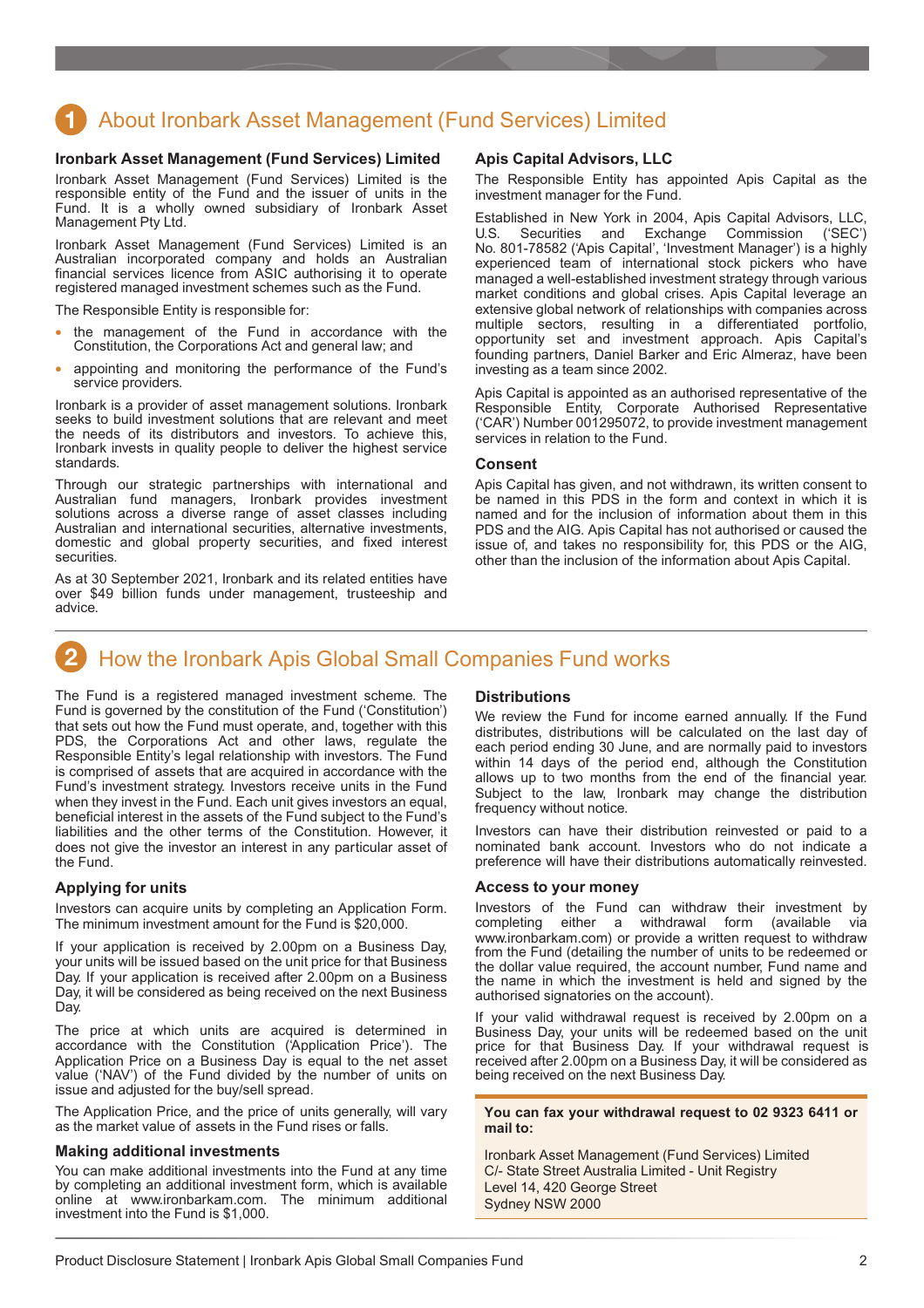<span id="page-2-0"></span>The price at which units are withdrawn is determined in accordance with the Constitution ('Withdrawal Price'). The Withdrawal Price on a Business Day is equal to the NAV of the Fund, divided by the number of units on issue and adjusted for the buy/sell spread.

You can submit a withdrawal request in writing, at any time. A minimum withdrawal amount of \$1,000 applies, and a balance of \$20,000 is generally required to keep your investment open.

Ironbark will generally allow investors of the Fund to access their investment within 10 Business Days of receipt of a valid withdrawal request by transferring the withdrawal proceeds to your nominated bank account. However, in some circumstances (such as when there is a freeze on withdrawals) you may not be able to withdraw your investment within this usual period. The Constitution requires Ironbark to pay the withdrawal proceeds within 21 days of the date on which units are taken to be redeemed.

#### **Indirect Investors**

You may be able to invest indirectly in the Fund via an investor directed portfolio service, a master trust, wrap account or similar arrangement ('IDPS') by directing the IDPS operator to acquire units on your behalf. If you do so, you will need to complete the relevant forms provided by the IDPS operator. The IDPS operator's withdrawal conditions determine when you can withdraw. Your rights as an Indirect Investor should be set out in the disclosure document issued by the IDPS operator.

If you invest in the Fund through an IDPS you will not become an investor in the Fund. The operator or custodian of the IDPS will be the investor recorded in the Fund's register and will be the only person who is able to exercise the rights and receive the

benefits of a direct investor. Your investment in the Fund through the IDPS will be governed by the terms of your IDPS. Unless otherwise stated, the information in this PDS applies to direct investors.

The Responsible Entity is not responsible for the operation of any IDPS. You should read the disclosure document for that IDPS together with this PDS prior to investing.

#### **Transferring units**

You may transfer units in the Fund to another person, with the consent of the Responsible Entity.

#### **Unit pricing policy and methodology**

Ironbark has developed a formal written policy in relation to the guidelines and relevant factors taken into account when exercising any discretion in calculating unit prices (including determining the value of the assets and liabilities). A copy of the policy and, where applicable and to the extent required, any other relevant documents in relation to the policy will be made available to investors free of charge on request to Ironbark.

You should read the important information about applications, distributions, withdrawals and transfers before making a decision. Go to the 'How the Funds work' section of the AIG, which is available at www.ironbarkam.com.

The material relating to applications, distributions, withdrawals, and transfers may change between the time when you read this PDS and the day when you acquire the product.

# Benefits of investing in the Ironbark Apis Global Small Companies Fund

#### **Significant features**

The Fund provides exposure to a long only, global small companies equity strategy that invests in 40 to 100 companies. The Fund employs a fundamental, bottom-up investment process that seeks to identify investment opportunities across multiple geographical regions and globally-oriented industries such as technology, consumer, healthcare, industrials, and cyclicals/materials.

#### **Significant benefits**

Benefits of investing in the Fund include:

- **Professional management**. The highly experienced team of Apis Capital manage the Fund using a disciplined investment approach aimed at delivering attractive long-term returns.
- **Potential for high capital growth**. The Fund invests in quality global small companies which are typically in the earlier stages of their business lifecycle.
- **Access to a differentiated portfolio**. The Fund invests in a diverse range of industries, dispersed across multiple sectors and geographies.
- **Access to investment opportunities and overseas markets**. A pooled investment allows access to a diverse range of global small companies that would not normally be accessible to individual retail investors in Australia and New Zealand.

You should read the important information about the significant features of the Fund before making a decision. Go to the 'Other important information' section of the AIG, which is available at www.ironbarkam.com.

The material relating to the significant features of the Fund may change between the time you read this PDS and the day you acquire the product.

# Risks of managed investment schemes

**All investments carry risk**. Different investment strategies may carry different levels of risk, depending on the assets acquired under the strategy. Assets with the highest long-term returns may also carry the highest level of short-term risk. Highlighted below are some of the significant risks you should consider when deciding whether to invest in the Fund. Please refer to the AIG for a further explanation of risks and measures employed by us to manage those risks. You may want to consider these risks in light of your risk profile. Your risk profile will vary depending on a range of factors, including your age, the investment time frame (how long you wish to invest for), your other investments or assets and your risk tolerance.

We do not guarantee the liquidity of the Fund's investments, repayment of capital, any rate of return or the Fund's investment performance. The value of the Fund's investments will vary. You may lose money by investing in the Fund and your investment in the Fund may not meet your objectives. The level of returns will vary and future returns may differ from past returns. Laws affecting managed investment schemes may also change in the future.

In addition, we do not offer advice that takes into account your personal financial situation, including advice about whether the Fund is suitable for your circumstances. If you require personal financial advice, you should contact a licensed financial adviser.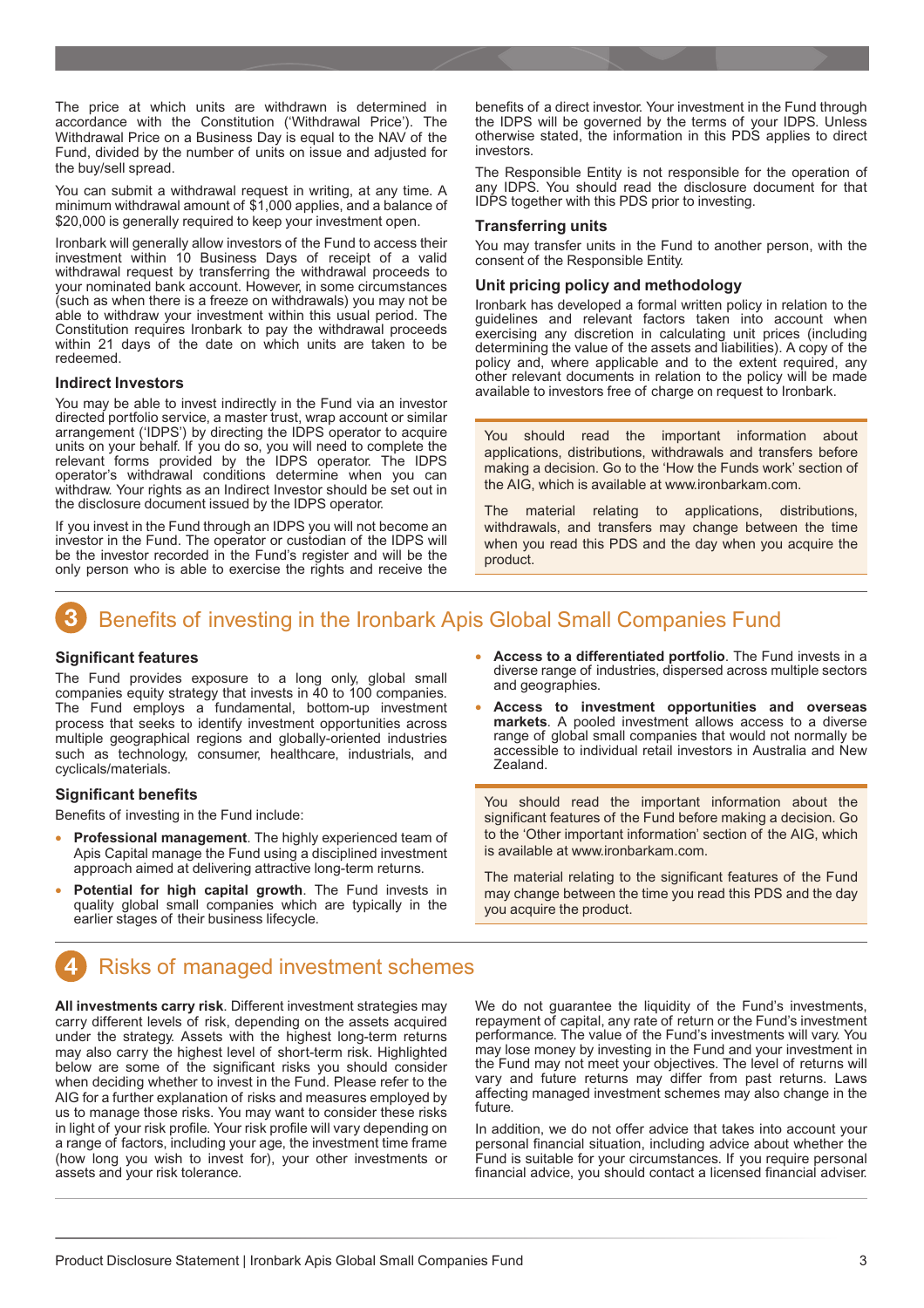#### <span id="page-3-0"></span>**Specific risks of investing in this Fund**

Particular risks associated with the Fund include the following. Risks associated with managed investment schemes generally are set out in the AIG.

| <b>Currency risk</b>                           | The Fund will invest in overseas equities markets and has exposure to movements in the currencies<br>concerned. There is a risk that changes in global currency rates will adversely affect the value of the Fund.<br>The Fund's foreign currency exposures are not hedged back to Australian dollars.                                                                                                                                                                                                                                                                                                           |  |
|------------------------------------------------|------------------------------------------------------------------------------------------------------------------------------------------------------------------------------------------------------------------------------------------------------------------------------------------------------------------------------------------------------------------------------------------------------------------------------------------------------------------------------------------------------------------------------------------------------------------------------------------------------------------|--|
| <b>International</b><br>investment risk        | Investing internationally carries additional risks compared to investing domestically. These include:<br>differences between countries relating to accounting, auditing, financial reporting, taxation,<br>$\bullet$<br>government regulation, securities exchanges and transactional procedures;<br>foreign markets may have different levels of liquidity, pricing availability, settlement and clearance<br>$\bullet$<br>procedures;<br>social instability in other countries; and<br>$\bullet$<br>investment returns from international investments are affected by exchange rate fluctuations.<br>$\bullet$ |  |
| <b>Small capitalisation</b><br>investment risk | Small capitalisation companies in which the Fund is permitted to invest, generally have a lower degree of<br>liquidity (i.e. they are generally more difficult to trade) and a higher degree of volatility than larger<br>capitalisation securities. Also, publicly available information on their business activities may not be easy to<br>obtain compared to larger capitalisation securities.                                                                                                                                                                                                                |  |

#### **General risks of investing**

Risks associated with investing generally include:

| <b>Distribution risk</b> | Includes the risk that the Fund may not distribute regularly.                                                                                         |
|--------------------------|-------------------------------------------------------------------------------------------------------------------------------------------------------|
| Force majeure risk       | Includes the risk that circumstances or events beyond our reasonable control may impact the operation,<br>administration and performance of the Fund. |
| <b>Fund risk</b>         | Includes the risk of Investment Manager termination, changes of fees, administrative error and more<br>within the Fund.                               |
| <b>Inflation risk</b>    | Includes the risk that cash flows from your investment may not be worth as much in the future.                                                        |
| Interest rate risk       | Includes the risks related to adverse interest rate movements.                                                                                        |
| Investor objective risk  | Includes the risk that your objectives may not be met by your choice of investment.                                                                   |
| <b>Liquidity risk</b>    | Includes the risk that assets may not be converted to cash in a timely manner.                                                                        |
| <b>Market risk</b>       | Includes the risk of volatility and negative returns arising from investment markets.                                                                 |
| <b>Operational risk</b>  | Includes the risk that disruptions or failures of operational systems may impact the Fund.                                                            |
| <b>Regulatory risk</b>   | Includes the risk that laws and regulations affecting the Fund may change.                                                                            |

You should read the important information about risks before making a decision. Go to the 'Risks of managed investment schemes' section of the AIG, which is available at www.ironbarkam.com.

The material relating to risks may change between the time when you read this PDS and the day when you acquire the product.

#### 5 How we invest your money

**Warning:** Before choosing to invest in the Fund you should consider the likely investment return, the risks of investing and your investment time frame.

| <b>Investment objective</b>    | The Fund seeks to outperform the benchmark (after fees) over 5 to 7 years.                                                                                                                                                      |
|--------------------------------|---------------------------------------------------------------------------------------------------------------------------------------------------------------------------------------------------------------------------------|
| <b>Benchmark</b>               | MSCI ACWI Small Cap Index AUD ('Benchmark')                                                                                                                                                                                     |
| <b>Suggested min timeframe</b> | At least 5 years                                                                                                                                                                                                                |
| <b>Standard risk measure</b>   | 6                                                                                                                                                                                                                               |
| <b>Risk level</b>              | High. There is a risk that investors may lose some or all of their investment. Higher risk investments<br>tend to fluctuate in the short term but may produce higher returns than lower risk investments over<br>the long term. |
| <b>Investor suitability</b>    | The Fund may suit an investor seeking high growth potential over the suggested investment<br>horizon and willing to accept the higher risk/return profile.                                                                      |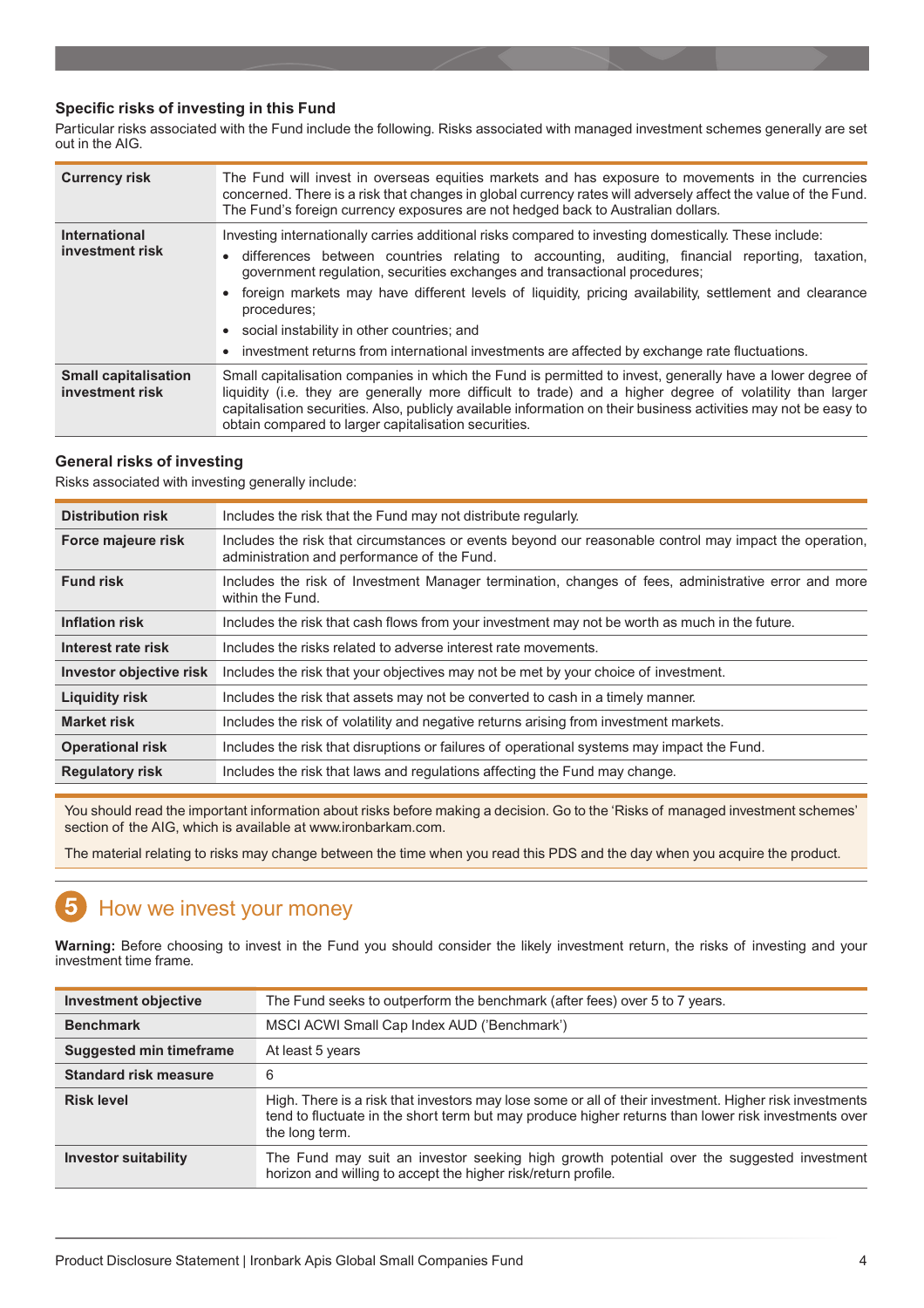<span id="page-4-0"></span>

| <b>Investment style and</b><br>approach | The Fund employs a global long-only equity investment strategy with a focus on<br>small-capitalisation securities (with an average market cap below \$5 billion USD). The Fund's<br>assets are primarily invested in publicly traded global equity securities, which include common<br>stocks, preferred stocks, rights, warrants and interests in real estate investment trusts ('REITs'),<br>which may be acquired through private placements or initial public offerings ('IPOs') where Apis<br>Capital expects such securities to be listed or traded within a period of three months.<br>Apis Capital uses a fundamental, bottom-up process to construct a global long only equity portfolio<br>with an emphasis on companies that operate in global industries. |       |                                                            |
|-----------------------------------------|-----------------------------------------------------------------------------------------------------------------------------------------------------------------------------------------------------------------------------------------------------------------------------------------------------------------------------------------------------------------------------------------------------------------------------------------------------------------------------------------------------------------------------------------------------------------------------------------------------------------------------------------------------------------------------------------------------------------------------------------------------------------------|-------|------------------------------------------------------------|
|                                         |                                                                                                                                                                                                                                                                                                                                                                                                                                                                                                                                                                                                                                                                                                                                                                       |       |                                                            |
| <b>Asset allocation</b>                 | <b>Sector</b>                                                                                                                                                                                                                                                                                                                                                                                                                                                                                                                                                                                                                                                                                                                                                         | Fund) | Minimum (% of NAV of the Maximum (% of NAV of the<br>Fund) |
|                                         | Global equities                                                                                                                                                                                                                                                                                                                                                                                                                                                                                                                                                                                                                                                                                                                                                       | 80%   | 100%                                                       |
|                                         | Cash                                                                                                                                                                                                                                                                                                                                                                                                                                                                                                                                                                                                                                                                                                                                                                  | $0\%$ | 20%                                                        |

We reserve the right to terminate the Fund or change the Fund's investment objectives (including the benchmark, asset allocation and investment style and approach) and/or replace the Investment Manager without providing prior notice to investors in some cases, in accordance with the law. We will inform investors of any material changes to the Fund through updated information available at www.ironbarkam.com or as otherwise required by law.

#### **Labour, environmental, social and ethical ('ESG') considerations**

Apis Capital takes into account labour standards, environmental, social and ethical ('ESG') considerations when making investment decisions to the extent the Investment Manager

considers these issues may have an impact on either investment risk or return. Apis Capital's ESG analysis is an explicit part of their portfolio construction and investment process, which excludes tobacco and controversial weapons in the Fund.

Ironbark does not take into account ESG factors when considering potential investments.

#### **Fund performance**

The latest available information on the performance of the Fund will be available at www.ironbarkam.com or by calling Ironbark on 1800 034 402.

You should read the important information about how we invest your money and standard risk measures before making a decision. Go to the 'Other important information' sections of the AIG, which is available at www.ironbarkam.com.

The material relating to how we invest your money or standard risk measures in the AIG may change between the time you read this PDS and the day you acquire the product.

#### 6 Fees and costs

#### **DID YOU KNOW?**

**Small differences in both investment performance and fees and costs can have a substantial impact on your long term returns.**

**For example, total annual fees and costs of 2% of your account balance rather than 1% could reduce your final return by up to 20% over a 30 year period (for example, reduce it from \$100,000 to \$80,000).**

**You should consider whether features such as superior investment performance or the provision of better member services justify higher fees and costs.**

**You may be able to negotiate to pay lower contribution fees and management costs, where applicable. Ask the fund or your financial adviser.**

#### **TO FIND OUT MORE**

If you would like to find out more, or see the impact of the fees based on your own circumstances, the **Australian Securities and Investments Commission (ASIC)** website (www.moneysmart.gov.au) has a managed funds fee calculator to help you check out different fee options.

The information in the following table can be used to compare costs between different simple managed investment schemes. Fees and costs may be deducted from your investment, from the returns on your investment or from the assets of the Fund which reduces the investment return to investors. Fees and costs are rounded to four decimal places. There may be slight variations due to rounding.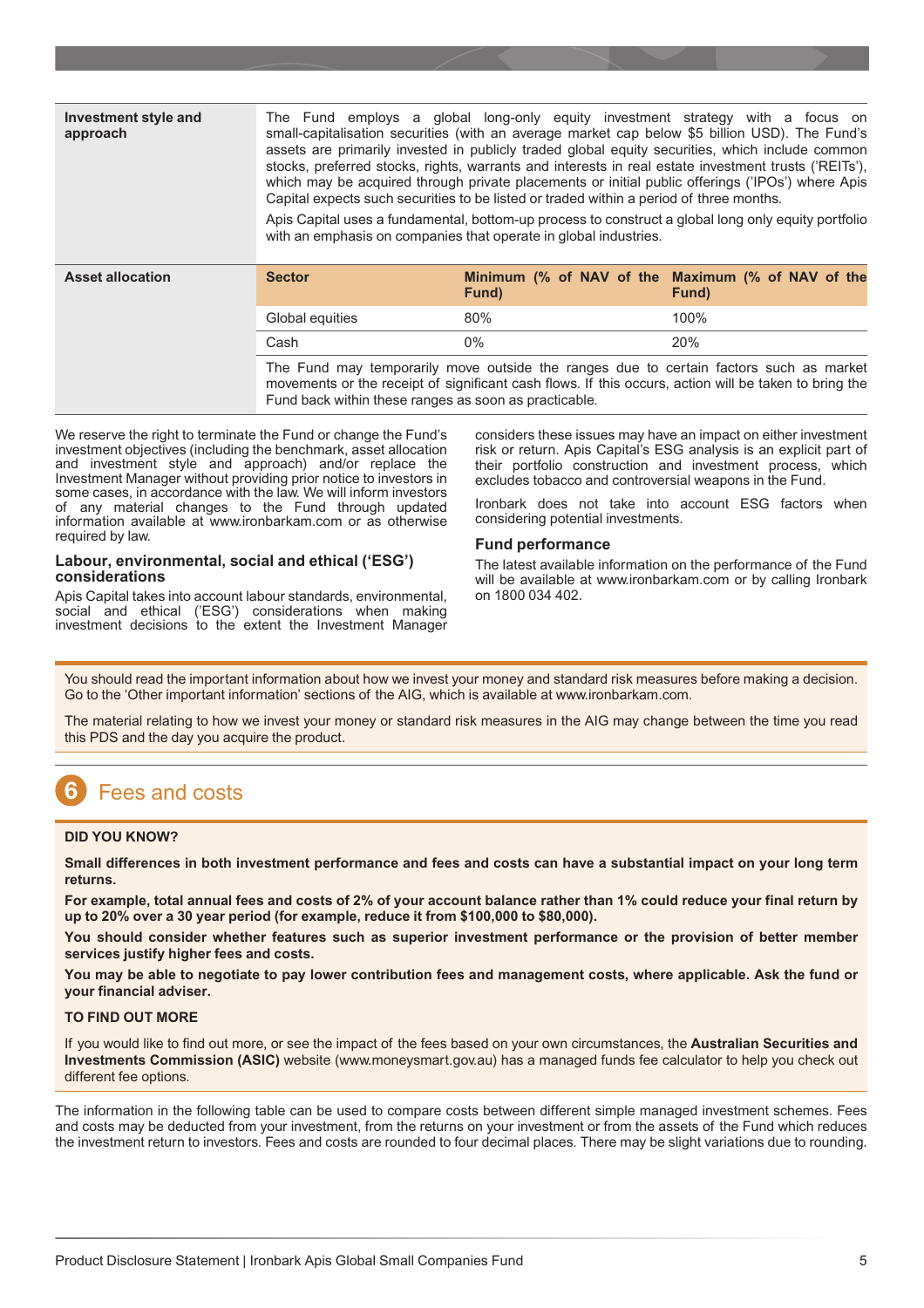| <b>Ironbark Apis Global Small Companies Fund</b>                                   |                                                                                            |                                                                                                                                                                                      |  |  |
|------------------------------------------------------------------------------------|--------------------------------------------------------------------------------------------|--------------------------------------------------------------------------------------------------------------------------------------------------------------------------------------|--|--|
| Type of fee or cost <sup>1,2</sup>                                                 | Amount                                                                                     | How and when paid                                                                                                                                                                    |  |  |
| Fees when your money moves in or out of the product                                |                                                                                            |                                                                                                                                                                                      |  |  |
| Establishment fee: The fee to open your<br>investment.                             | Nil                                                                                        | Not applicable                                                                                                                                                                       |  |  |
| <b>Contribution fee: The fee on each</b><br>amount contributed to your investment. | Nil                                                                                        | Not applicable                                                                                                                                                                       |  |  |
| Withdrawal fee: The fee on each<br>amount you take out of your investment.         | Nil                                                                                        | Not applicable                                                                                                                                                                       |  |  |
| <b>Exit fee:</b> The fee to close your<br>investment.                              | Nil                                                                                        | Not applicable                                                                                                                                                                       |  |  |
| Management costs <sup>5</sup>                                                      |                                                                                            |                                                                                                                                                                                      |  |  |
| The fees and costs for managing your<br>investment                                 | Estimated to be 1.9061% p.a. of the NAV<br>of the Fund.                                    |                                                                                                                                                                                      |  |  |
|                                                                                    | Consisting of:                                                                             |                                                                                                                                                                                      |  |  |
|                                                                                    | Management fee <sup>3</sup> : 1.1500% p.a. of the<br>NAV of the Fund                       | Calculated on the NAV of the Fund and<br>accrued daily and reflected in the unit<br>price. The fee is paid monthly in arrears<br>from the assets of the Fund.                        |  |  |
|                                                                                    | <b>Expense recovery: 0.2000% p.a. of the</b><br>NAV of the Fund                            | Deducted from the assets of the Fund as<br>and when incurred.                                                                                                                        |  |  |
|                                                                                    | <b>Performance fee<sup>4</sup>:</b> Estimated to be<br>0.5561% p.a. of the NAV of the Fund | Calculated and accrued daily and<br>reflected in the unit price. The<br>performance fee (if payable) is paid<br>semi-annually in arrears and is paid from<br>the assets of the Fund. |  |  |
|                                                                                    | <b>Indirect costs: Nil</b>                                                                 | Not applicable.                                                                                                                                                                      |  |  |
| <b>Services fees</b>                                                               |                                                                                            |                                                                                                                                                                                      |  |  |
| <b>Switching fee: The fee for changing</b><br>investment options.                  | Nil                                                                                        | Not applicable                                                                                                                                                                       |  |  |

<sup>1</sup> Unless otherwise stated, all fees quoted in this PDS are quoted on a GST inclusive basis, net of any reduced input tax credits and include any

applicable stamp duty.<br>
<sup>2</sup> The fees and costs in this table do not include fees that may be payable to your financial adviser. Refer to the Statement of Advice provided by your<br>
financial adviser in which the details of t

<sup>3</sup> The management fee can be negotiated with Wholesale Clients. Refer to 'Differential fees' section below under the heading 'Additional explanation

of fees and costs'.<br><sup>4</sup> The performance fee is an estimate as at the date of this PDS and can vary from year to year. For more detail refer to the 'Performance fee'<br>section below under the heading 'Additional explanation o

For more information on the management fee, costs and expenses, performance fee and indirect costs, refer to the relevant section below under the heading 'Additional explanation of fees and costs'.

## **Additional explanation of fees and costs**

#### **Management costs**

The management costs of the Fund as set out in this PDS are comprised of: the **management fee**, the **expense recovery** and the **performance fee** in relation to the Fund. The management costs as at the date of this PDS are estimated to be 1.9061% p.a. of the NAV of the Fund.

#### *Management fee*

The management fee is a fee payable to the Investment Manager for the management of the Fund. The management fee is calculated and accrued daily based on the NAV of the Fund and is reflected in the unit price. It is paid monthly in arrears from the assets of the Fund.

The Constitution permits a maximum management fee of 4% p.a. (excluding GST) of the NAV of the Fund. The Responsible Entity may increase the management fee up to this maximum amount at any time subject to the Corporations Act.

#### *Expense recovery*

Under the Constitution, the Responsible Entity is entitled to be reimbursed out of the assets of the Fund for all expenses incurred in the operation of the Fund. These include day to day expenses such as administration and abnormal expenses such as costs of any legal proceedings involving the Fund.

At the date of this PDS, the estimated normal operating costs of the Fund (i.e. Fund expenses other than abnormal costs) based on the Responsible Entity's reasonable estimate of the costs for the current financial year (adjusted to reflect a 12-month period) is 0.2000% p.a. of the NAV of the Fund.

The Responsible Entity has determined that it will pay any normal operating expenses for the Fund (i.e. fund expenses other than abnormal costs) that exceed 0.2000% p.a. If any abnormal costs are incurred, they will be recovered from the assets of the Fund.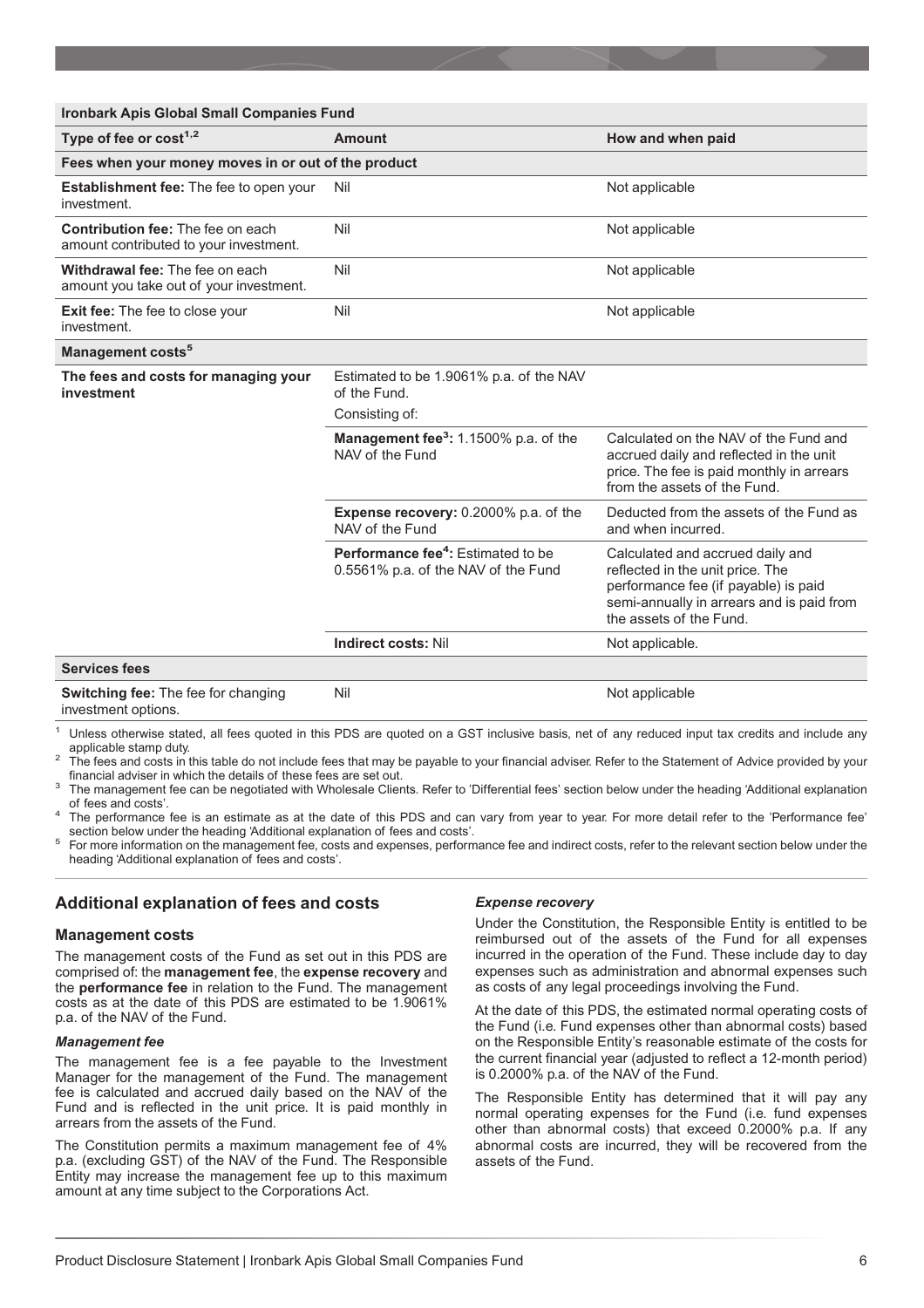#### *Performance fee*

A performance fee is charged by the Responsible Entity and payable to the Investment Manager when the Fund exceeds certain performance criteria. Performance fees form part of the management costs for the Fund.

The performance fee is calculated and accrued daily as 15% of the NAV of the Fund (adjusted to add back any performance fees which have accrued but have not been paid) multiplied by the amount by which the Fund's investment return outperforms the Benchmark (expressed as a percentage), subject to conditions.

The performance fee accrual is also adjusted for applications, withdrawals and distributions.

#### *Performance fee payment conditions*

Apis Capital will only be entitled to a performance fee payment at the end of the six-month performance period if specific conditions are met, being:

- the previous High Water Mark has been exceeded; and
- the Fund outperforms the Benchmark in the performance period and any underperformance from prior performance periods is made up.

The high water mark means no performance fee is payable for a performance period where at the end of that performance period the unit price on an accumulation basis (i.e. with distributions reinvested, but no performance fees deducted) is lower than the previous highest unit price at which a performance fee was paid, calculated on the same basis at the end of any calculation period ('High Water Mark'). Performance periods end at 30 June and 31 December each year.

Before a performance fee can be paid, all of the specific conditions above must be met. A performance fee is calculated and accrued on a daily basis. The performance fee, where payable, is payable at the end of the performance period of six months in arrears.

As the future performance of the Fund is not known, the amount and impact of any performance fee on investors' likely returns cannot be predicted and it can be higher or lower than the estimate stated. At the date of this PDS, the estimated performance fee is 0.5561% p.a. of the NAV of the Fund.

#### *Indirect costs*

In general, indirect costs are any amounts that directly or indirectly reduce the returns on, or the value of assets of, the Fund that are paid from the income or assets of the Fund. Indirect costs are reflected in the unit price of your investment in the Fund.

The indirect costs in the fees and costs table of this PDS are estimates, and as at the date of this PDS, the estimated cost based on the Responsible Entity's reasonable estimate of the costs for the current financial year (adjusted to reflect a 12-month period) is 0.0000% p.a. of the NAV of the Fund (for every \$20,000 you have in the Fund, you will pay an estimate of \$0 in indirect costs each year). The indirect costs may vary from year to year, including to the extent that they rely on estimates.

#### **Changes to fees**

The Responsible Entity may increase or decrease the fees without investor consent, subject to the maximum fee amounts specified in the Constitution. We will provide direct investors at least 30 days' prior notice of any proposed fee increase in accordance with the law. Abnormal expense recoveries may change without notice, for example, when it is necessary to protect the interests of existing investors and if permitted by law. In most circumstances the Constitution defines the maximum fees that can be charged for fees described in this PDS. The latest fees and costs for the Fund are available at www.ironbarkam.com.

#### **Differential fees**

We may negotiate different fee arrangements, such as fee rebates, waivers or reductions, with Wholesale Clients. Such arrangements would be subject to individual negotiation and compliance with the legal and regulatory requirements.

#### **Example of annual fees and costs for the Fund**

This table gives an example of how the fees and costs for this managed investment product can affect your investment over a 1 year period. You should use this table to compare this product with other managed investment schemes.

| <b>EXAMPLE - Ironbark Apis Global</b><br><b>Small Companies Fund</b> |                                      | <b>BALANCE OF \$50,000 WITH A</b><br><b>CONTRIBUTION OF \$5,000 DURING</b><br><b>YEAR</b>                                                                                                                                                                                                   |
|----------------------------------------------------------------------|--------------------------------------|---------------------------------------------------------------------------------------------------------------------------------------------------------------------------------------------------------------------------------------------------------------------------------------------|
| Contribution fees                                                    | Nil                                  | For every additional \$5,000 you put in<br>you will be charged \$0.                                                                                                                                                                                                                         |
| <b>PLUS</b> Management costs                                         | 1.9061% p.a. of the NAV of the Fund. | And, for every \$50,000 you have in the<br>Fund you will be charged \$954 each year.                                                                                                                                                                                                        |
| <b>EQUALS</b> Cost of Fund                                           |                                      | If you had an investment of \$50,000 at<br>the beginning of the year and you put in<br>an additional \$5,000 during that year, you<br>would be charged fees of: \$954 <sup>1,2</sup><br>What it costs you will depend on the<br>investment option you choose and the<br>fees you negotiate. |

Additional fees may apply. Please note that this example does not capture all the fees and costs that may apply to you such as the buy/sell spread.<br>This example assumes that the additional \$5,000 was invested at the end of additional \$5,000 is contributed.

Note that this is just an example. In practice, your investment balance will vary, as will the related management costs.

ASIC provides a fee calculator on its 'MoneySmart' website that you could use to calculate the effects of fees and costs on your investment in the Fund.

**Warning:** Additional fees may be paid to a financial adviser if a financial adviser is consulted, refer to the Statement of Advice provided by the financial adviser in which details of the fees are set out.